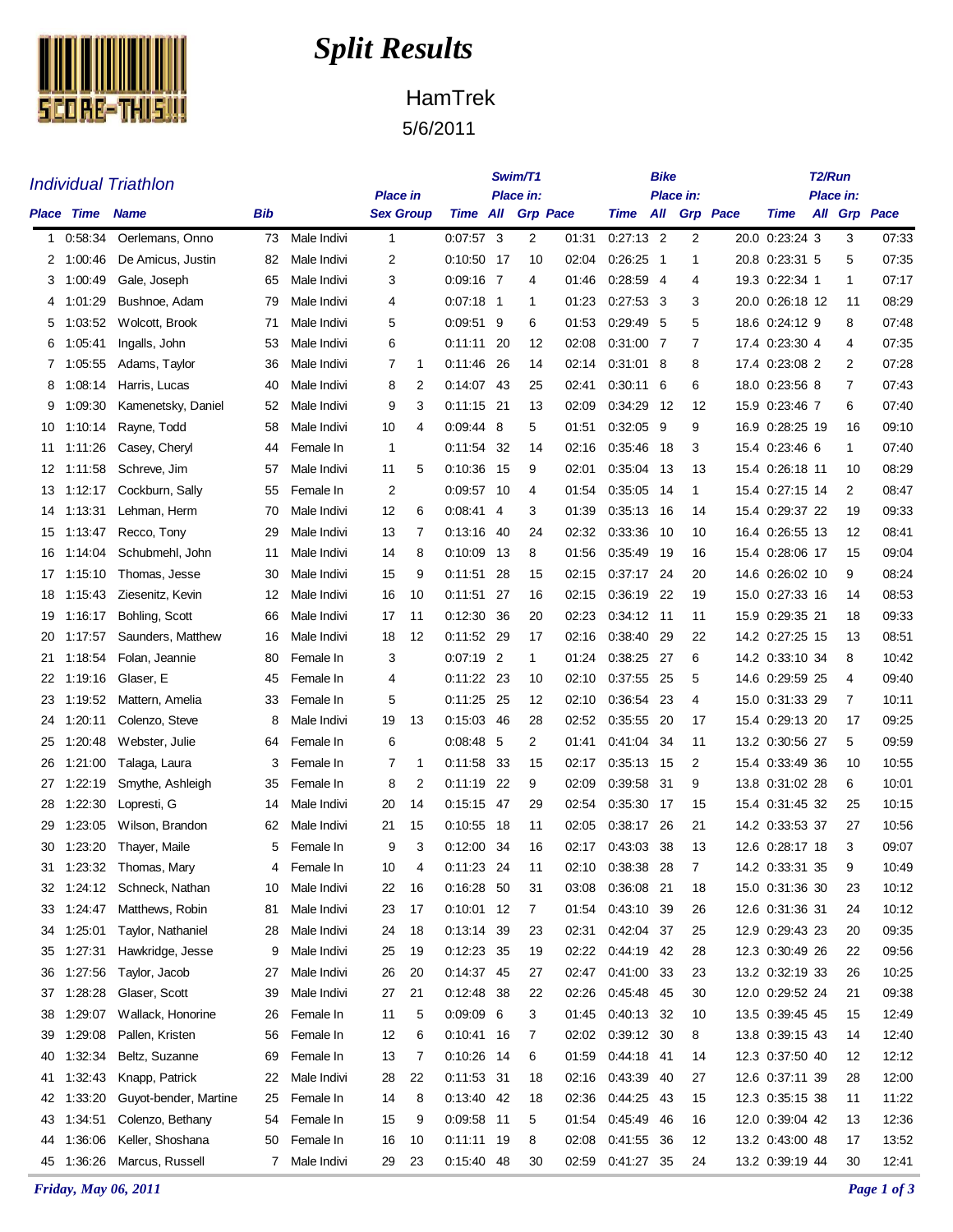|                             |            |                        |     |              |                  |                 | Swim/T1                  |     |           | <b>Bike</b> |         | T2/Run |           |              |                 |  |    |              |  |
|-----------------------------|------------|------------------------|-----|--------------|------------------|-----------------|--------------------------|-----|-----------|-------------|---------|--------|-----------|--------------|-----------------|--|----|--------------|--|
| <b>Individual Triathlon</b> |            |                        |     |              |                  | <b>Place in</b> |                          |     | Place in: |             |         |        | Place in: |              | Place in:       |  |    |              |  |
| Place                       | Time       | <b>Name</b>            | Bib |              | <b>Sex Group</b> |                 | <b>Time All Grp Pace</b> |     |           |             | Time    |        |           | All Grp Pace | Time            |  |    | All Grp Pace |  |
|                             |            | 46 1:38:07 Cook, David | 32  | Male Indivi  | 30               | -24             | 0:14:11                  | 44  | 26        | 02:42       | 0.45.04 | 44     | 29        |              | 12.0 0:38:52 41 |  | 29 | 12:32        |  |
|                             | 47 1:41:41 | Watt, Brian            | 38  | Male Indivi  | 31               | -25             | $0.12.47$ 37             |     | -21       | 02:26       | 0.46.45 | -47    | 31        |              | 11.7 0:42:09 47 |  | 31 | 13:36        |  |
|                             | 48 1:45:57 | Meinke, Mary           |     | 34 Female In | 17               | -11             | $0:11:53$ 30             |     | 13        | 02:16       | 0.53.31 | 49     | -18       |              | 10.2 0.40.33 46 |  | 16 | 13:05        |  |
|                             | 49 1.59.14 | Reichler, Deborah      |     | 6 Female In  | 18               | 12              | 0.15.56                  | -49 | 19        | 03:02       | 0:51:52 | -48    | 17        |              | 10.6 0.51:26 50 |  | 19 | 16:35        |  |
| 50.                         | 1:59:41    | Tolliver, Julie        |     | 2 Female In  | 19               | 13              | 0.13:30                  | -41 | 17        | 02:34       | 0.57.47 | .50    | 19        |              | 9.5 0:48:24 49  |  | 18 | 15:37        |  |